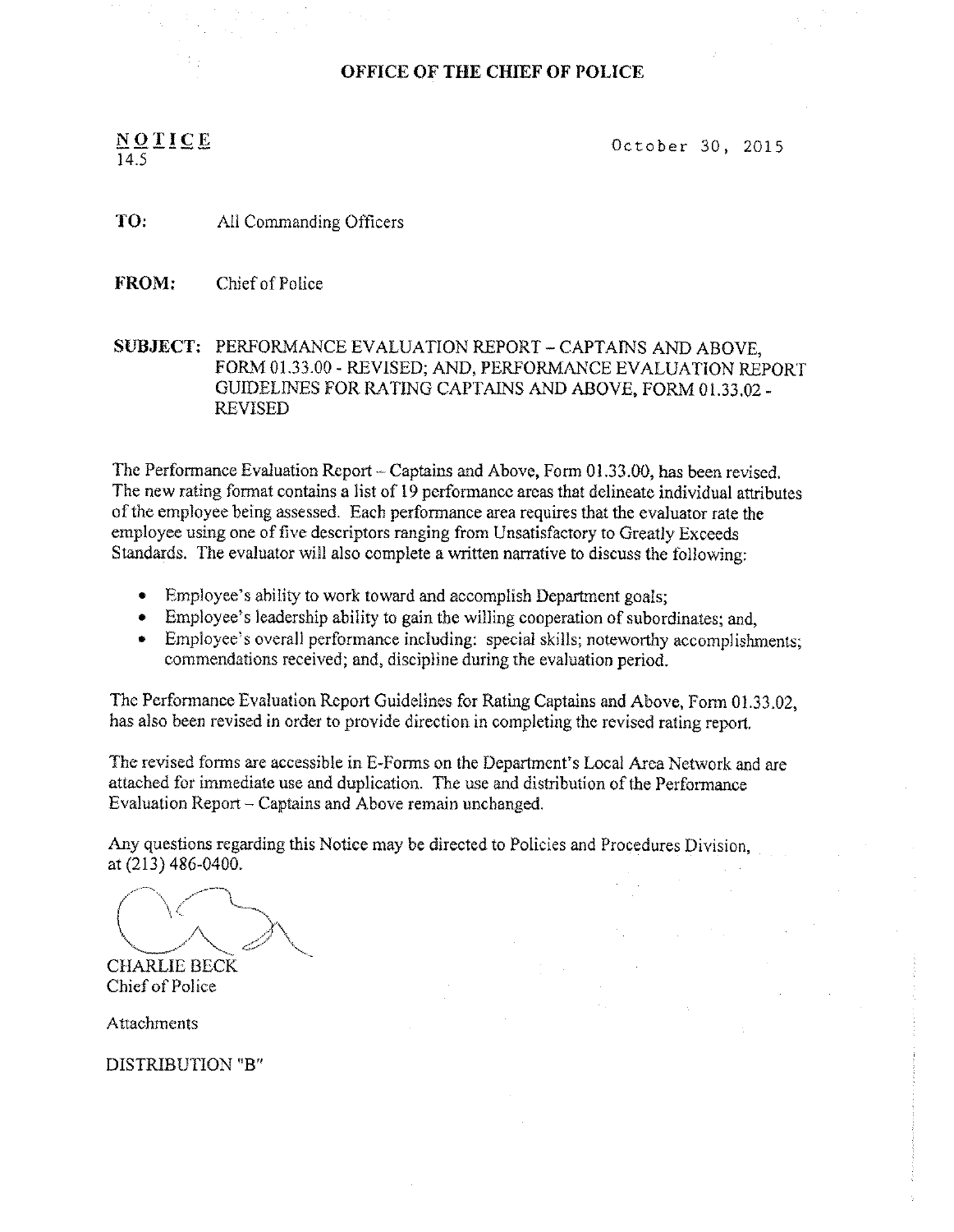| <b>LOS ANGELES POLICE DEPARTMENT</b>                                                                                                                                                                                                                           |  |                 |                        |                                 | RMIS ACTION ITEM NO. |                              |
|----------------------------------------------------------------------------------------------------------------------------------------------------------------------------------------------------------------------------------------------------------------|--|-----------------|------------------------|---------------------------------|----------------------|------------------------------|
| PERFORMANCE EVALUATION REPORT -<br><b>CAPTAINS AND ABOVE</b>                                                                                                                                                                                                   |  |                 |                        |                                 |                      | ANNIVERSARY OF CURRENT RANK  |
| PROBATIONARY<br><b>REGULAR</b>                                                                                                                                                                                                                                 |  | <b>TRANSFER</b> | <b>SPECIAL</b>         |                                 |                      |                              |
| NAME:                                                                                                                                                                                                                                                          |  |                 |                        | SERIAL NO.:                     | <b>RANK:</b>         |                              |
|                                                                                                                                                                                                                                                                |  |                 |                        |                                 |                      |                              |
| ASSIGNMENT:                                                                                                                                                                                                                                                    |  |                 |                        | Period Covered FROM:            |                      | ITO:                         |
|                                                                                                                                                                                                                                                                |  |                 |                        | (Month/Year)                    |                      |                              |
|                                                                                                                                                                                                                                                                |  | Unsatisfactory* | Needs.<br>Improvement* | Progressing<br>Satisfactorily** | Meets<br>Standards   | Greatly Exceeds<br>Standards |
| 1. Effectiveness towards Impacting Crime                                                                                                                                                                                                                       |  |                 |                        |                                 |                      |                              |
| 2. Relationships with the Community                                                                                                                                                                                                                            |  |                 |                        |                                 |                      |                              |
| 3. Relationships with Outside Agencies                                                                                                                                                                                                                         |  |                 |                        |                                 |                      |                              |
| 4. Commitment towards Constitutional Policing                                                                                                                                                                                                                  |  |                 |                        |                                 |                      |                              |
| 5. Administrative/Management Systems (due dates,<br>projects, timeliness, etc.)                                                                                                                                                                                |  |                 |                        |                                 |                      |                              |
| 6. Administration of Discipline                                                                                                                                                                                                                                |  |                 |                        |                                 |                      |                              |
| 7. Strategic Planning                                                                                                                                                                                                                                          |  |                 |                        |                                 |                      |                              |
| 8. Problem Solving                                                                                                                                                                                                                                             |  |                 |                        |                                 |                      |                              |
| 9. Leadership                                                                                                                                                                                                                                                  |  |                 |                        |                                 |                      |                              |
| 10. Influence on Morale                                                                                                                                                                                                                                        |  |                 |                        |                                 |                      |                              |
| 11. Development of Subordinates                                                                                                                                                                                                                                |  |                 |                        |                                 |                      |                              |
| 12. Administrative Insight Pertaining to Areas of Risk<br>Management (complaints, UOF, RMEC, worker<br>injury prevention and monitoring, etc.)                                                                                                                 |  |                 |                        |                                 |                      |                              |
| 13 Commitment/Work Ethic/Sense of Urgency                                                                                                                                                                                                                      |  |                 |                        |                                 |                      |                              |
| 14. Integrity                                                                                                                                                                                                                                                  |  |                 |                        |                                 |                      |                              |
| 15. Impression Employee Makes on Others                                                                                                                                                                                                                        |  |                 |                        |                                 |                      |                              |
| 16. Communication Skills                                                                                                                                                                                                                                       |  |                 |                        |                                 |                      |                              |
| 17. Equal Employment Opportunity                                                                                                                                                                                                                               |  |                 |                        |                                 |                      |                              |
| 18. Special Skills in Current Assignment                                                                                                                                                                                                                       |  |                 |                        |                                 |                      |                              |
| <b>19. Overall Evaluation</b>                                                                                                                                                                                                                                  |  |                 |                        |                                 |                      | $\Box$                       |
| NARRATIVE (Continued on Page 2.)                                                                                                                                                                                                                               |  |                 |                        |                                 |                      |                              |
| 20. Discuss this employee's ability to work toward and accomplish Department goals.                                                                                                                                                                            |  |                 |                        |                                 |                      |                              |
| 21. Discuss this employee's leadership ability to gain the willing cooperation of subordinates.                                                                                                                                                                |  |                 |                        |                                 |                      |                              |
| 22. Discuss this employee's overall performance including: special skills; noteworthy accomplishments; commendations received; and,<br>discipline during this rating period.                                                                                   |  |                 |                        |                                 |                      |                              |
| * Any checked Unsatisfactory or Needs Improvement boxes require written narrative comments in the Narrative Section,<br>** To be used only for probationary employees or during the first year of their upgrade. (Refer to Department Manual Section 3/760.15) |  |                 |                        |                                 |                      |                              |
| RATER (Name and Rank):                                                                                                                                                                                                                                         |  | SERIAL NO.:     |                        | DATE.                           |                      | TIME UNDER MY SUPERVISION.   |
| APPROVED (Name and Rank):                                                                                                                                                                                                                                      |  | SERIAL NO.:     |                        | DATE.                           |                      |                              |
| I have received a copy of this report. This signature does not indicate agreement with rating.                                                                                                                                                                 |  |                 |                        |                                 |                      | DATE:                        |
| <b>EMPLOYEE SIGNATURE:</b>                                                                                                                                                                                                                                     |  |                 |                        |                                 |                      |                              |
| 01.33.00 (10/15)                                                                                                                                                                                                                                               |  |                 |                        |                                 |                      |                              |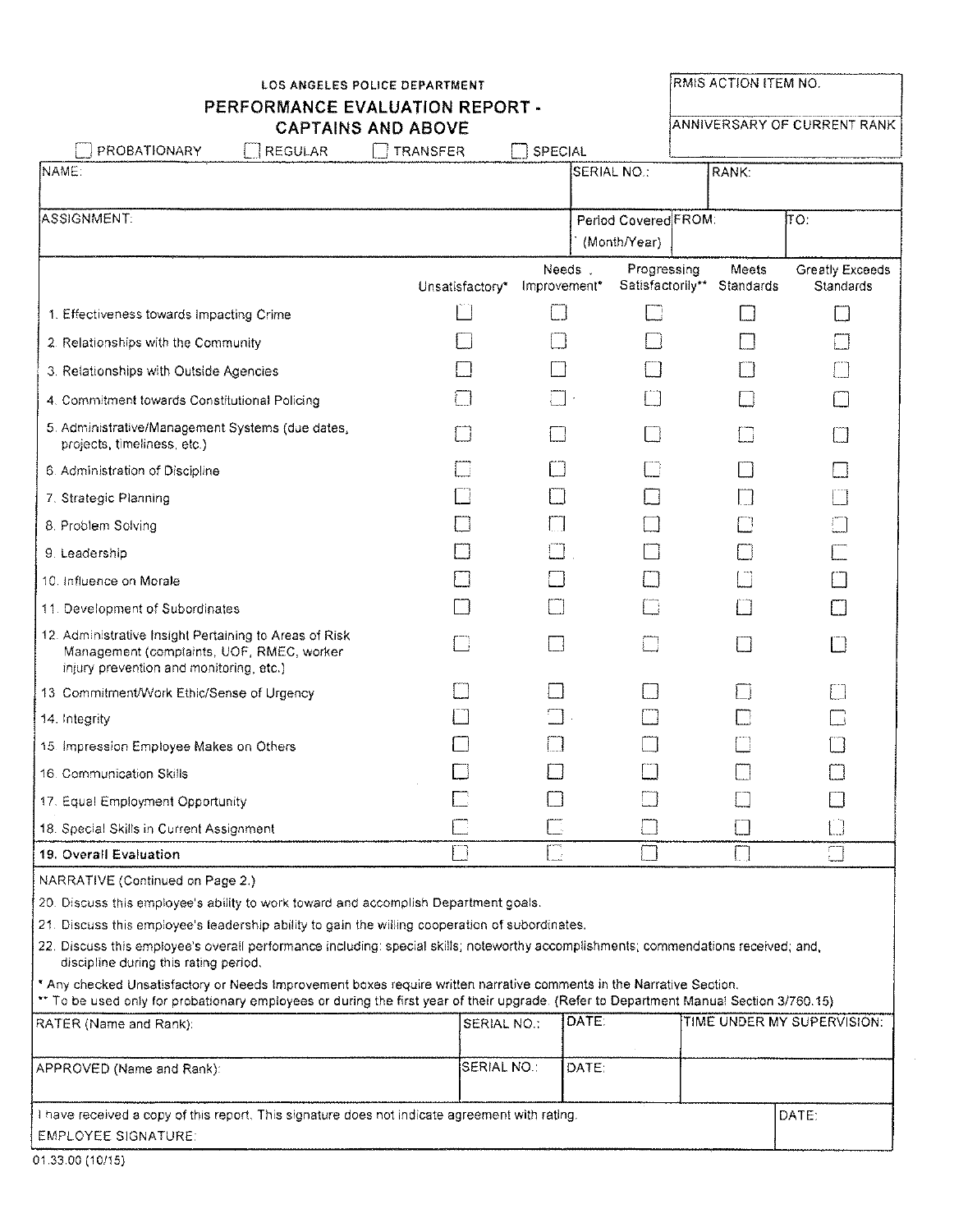#### PERFORMANCE EVALUATION REPORT GUIDELINES FOR RATING **CAPTAINS AND ABOVE**

To ensure that commanding officers are fostering a work environment that achieves the mission and goals set forth by the Department, annual ratings of command staff are required. The evaluation must be an accurate reflection of the commanding officer's performance during the rating period.

Note: For probationary employees, the four quarterly ratings will suffice in lieu of an annual rating. At the evaluator's discretion, he/she may choose to write a brief summary of the employee's performance for the year in the final quarterly review.

The following are guidelines to be used in the completion of the Performance Evaluation Report - Captains and Above, Form 01.33.00.

When evaluating the performance level of the employee, the following descriptors shall be utilized: Greatly Exceeds Standards; Meets Standards; Progressing Satisfactorily; Needs Improvement; or, Unsatisfactory.

A "Greatly Exceeds Standards" rating is warranted when an employee's performance exceeds the requirement of the position; is consistently distinguished by his/her actions, plans, results, reports, presentations, etc., that demonstrate creative, innovative, proactive achievement of Department goals to include: loyalty to the best interests of the community, the City, and the Department; is highly regarded by his/her peers and subordinates as a strong leader; and, demonstrates a high regard for Department personnel and the public they serve.

A "Meets Standards" rating is warranted when an employee's performance consistently meets and sometimes exceeds the requirements of the position; demonstrates effective use of resources; substantially meets the challenges of his/her command; takes the initiative in proposing and implementing feasible solutions; maintains a positive profile in the Department; and, cultivates community resources to meet Department goals.

A "Progressing Satisfactorily" rating is to be used only for probationary employees or during the first year of their upgrade, if applicable.

A "Needs Improvement" rating is warranted when an employee's performance does not consistently meet the minimum standards of the position.

An "Unsatisfactory" rating is warranted when an employee's performance is consistently below standard and he/she fails to meet the minimum requirements of the position.

Note: Any boxes that are checked "Unsatisfactory" or "Needs Improvement" require a written comment in the Narrative Section.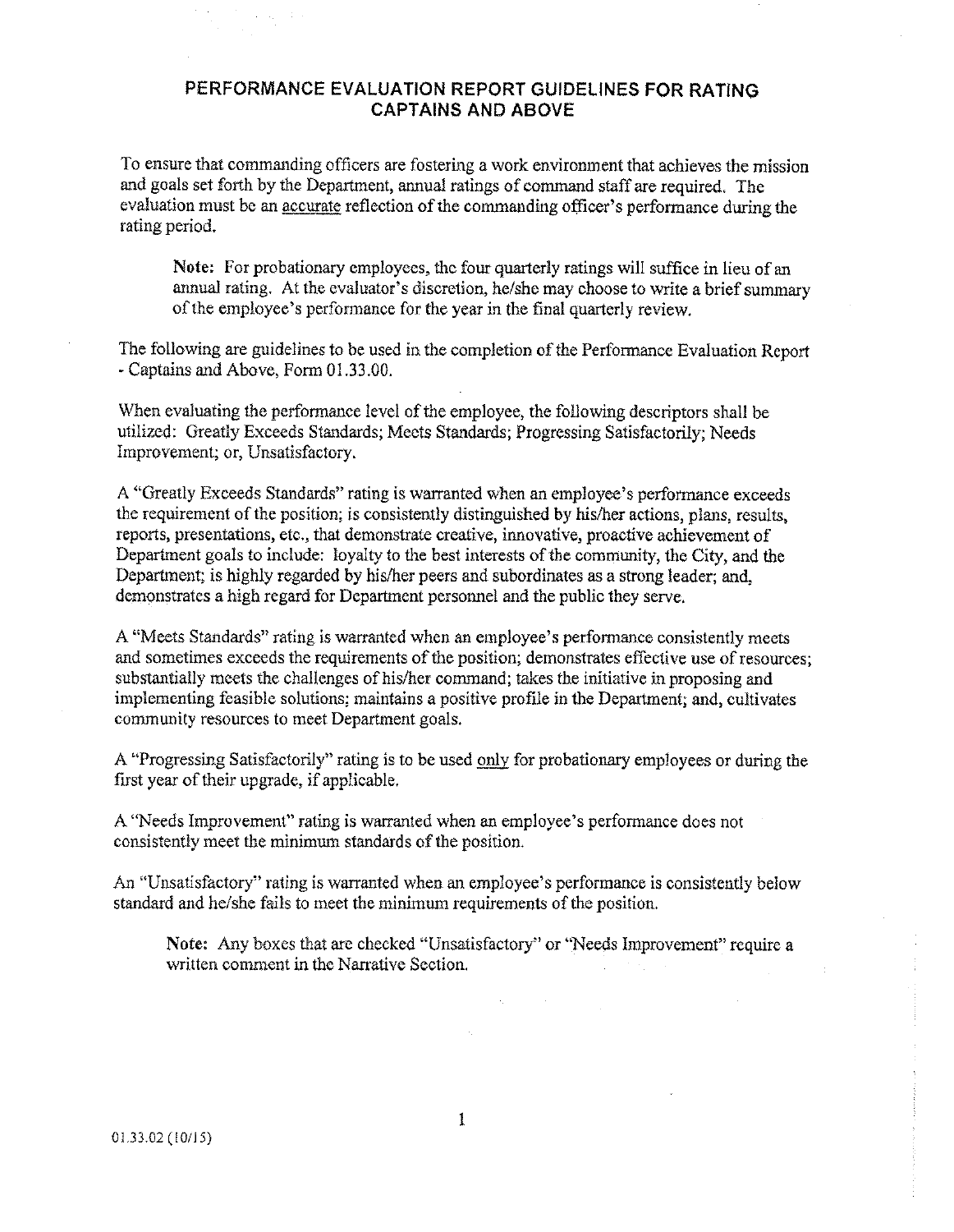# PERFORMANCE EVALUATION REPORT GUIDELINES FOR RATING **CAPTAINS AND ABOVE**

Below is a list of the 19 performance areas and their corresponding definitions:

- 1. Effectiveness towards Impacting Crime: Identifies and develops effective responses to impact crime and quality of life issues affecting the community.
- 2. Relationships with the Community: Interacts effectively with members of the public; and, forges partnerships and builds public support and trust.
- 3. Relationships with Outside Agencies: Interacts effectively with other City employees and outside agency employees; and, forges partnerships and builds public support and trust.
- 4. Commitment towards Constitutional Policing: Promotes police integrity within the Department and prevents conduct that deprives individuals of their rights, privileges, or immunities protected by the Constitution of the United States.
- 5. Administrative/Management Systems (due dates, projects, timeliness, etc.): Establishes priorities and assigns work accordingly; ensures assignments are well defined, consistent with job classification, and complies with work programs; assigns work in accordance with employee capabilities and developmental needs; provides guidance; monitors work through completion; delegates effectively; completes work in a timely, accurate, and thorough manner; plans and performs work in a well-organized manner that maximizes use of time and resources; and, remains aware of status of employee's assignments.
- 6. Administration of Discipline: Informs employees of disciplinary standards; documents and notifies employees of policy/rule infractions and other problems; focuses on the behavior, not the individual; applies progressive discipline consistent with Department policy, in a consistent, fair and timely manner; and, recommends employee assistance programs when needed.
- 7. Strategic Planning: Effectively implements strategies to address the issues at hand and pursues them, using available resources, in order to meet Department goals.
- 8. Problem Solving: Effectively responds to unforeseen challenges and manages resources to ensure work is completed on time; makes timely and effective decisions; analyzes available relevant information and data; draws sound conclusion based on analysis and in a timely manner; formulates effective recommendations and/or implements effective courses of action; evaluates and improves work procedures; actively addresses developing problems; and, searches for ways to facilitate accomplishment of goals.
- 9. Leadership: Demonstrates command presence and a high level of commitment, performance and ethics to which others may aspire; encourages employees to display initiative and makes suggestions for improvement; assumes additional duties and obligations willingly; accepts change without difficulty or resistance; uses the principle